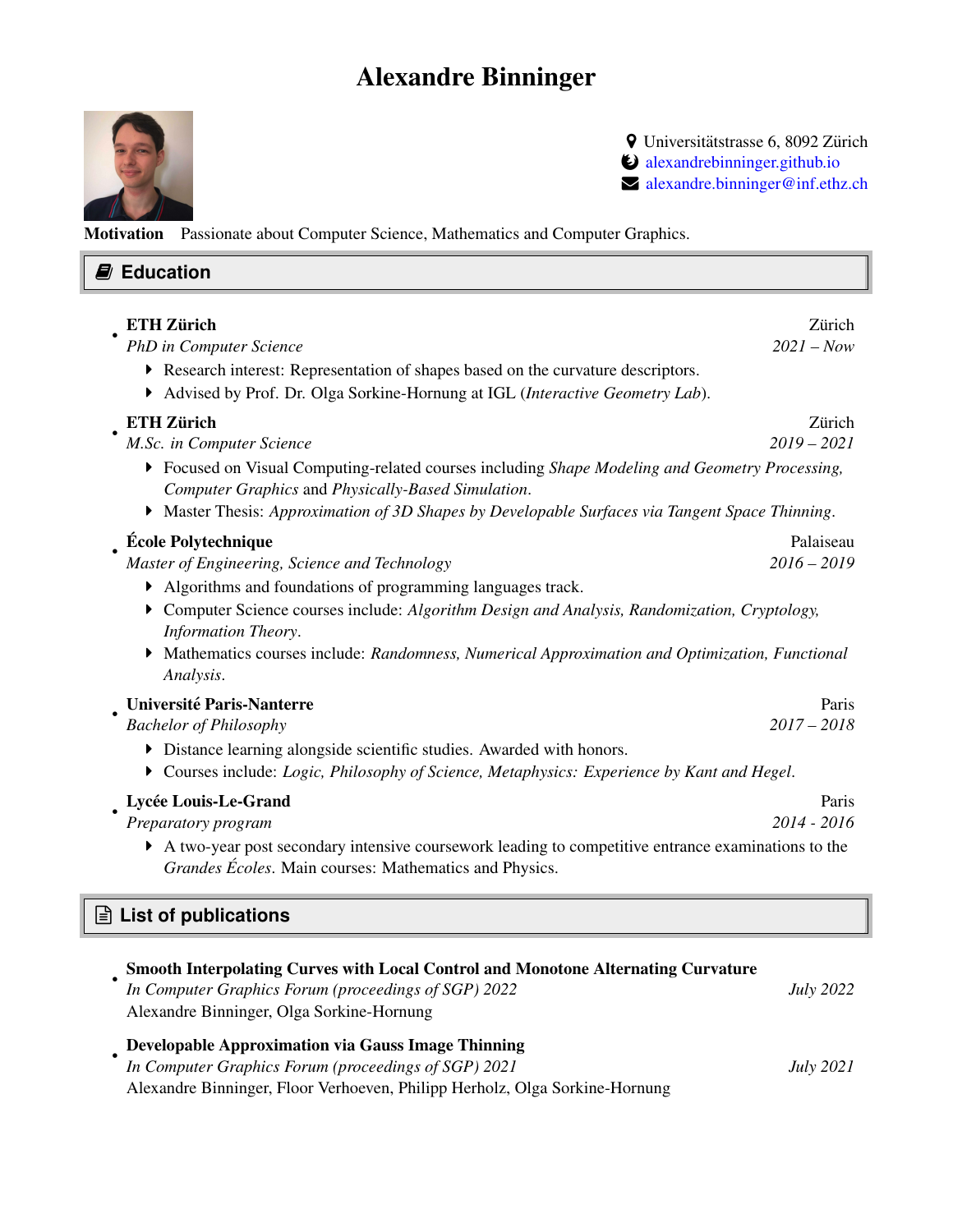### L **Research Work**

•

•

### Master Thesis – Shape Modeling Zurich ¨

*Interactive Geometry Lab - ETH Zürich*  $Sept. 2020 - April 2021$ 

- Subject: *Approximation of 3D Shapes by Developable Surfaces via Tangent Space Thinning*
- Devising a method based on differential geometry properties.
- Implementation in  $C++$  with libigl.
- Supervised by Prof. Dr. Olga Sorkine-Hornung.

### Research Internship – Program Verification Zurich ¨

*Programming Methodology Group - ETH Zürich* April 2019 - August 2019 - *August 2019* 

- Subject: *Completeness, Termination and Efficiency for e-matching-based Axiomatisations.*
- Deep study of the Completeness and Termination of the sequence theory by varying the triggers.
- Implementation and axiom profiling using Viper.
- Supervised by Dr. Alexander J. Summers.

### • **Team Research Project Palaiseau Palaiseau Palaiseau**

*Live theater subtitling Project Jun. 2017 - Jul.2018*

- Displayed subtitles in real time on smart glasses or a smartphone with a web interface.
- $\triangleright$  Designed the algorithm matching the actors' spoken text with their written text.
- Winners of the Vivatech Competition. Project presented at the international Microsoft Imagine Cup.

## **f** Work Experience

*Software engineering internship Jun. 2018 - Aug. 2018*

- Integrated a development team working on an automatic photobook-maker application.
- Implemented an Auto-Titler based on date, time and AI Scene Classification.
- Created an algorithm to sketch a social network from people appearing in a set of pictures.

### Gendarmerie Nationale **Colmarcial Colmarcial Colmarcial Colmarcial Colmarcial Colmarcial Colmarcial Colmarcial Colmarcial Colmarcial Colmarcial Colmarcial Colmarcial Colmarcial Colmarcial Colmarcial Colmarcial Colmarcial C**

*Leadership training as Cadet Officer* Sept. 2016 - Mar. 2017

- Part of École Polytechnique's first year program as a military service.
- Optimised the service distribution among several police squads.
- In charge of designing user-friendly interface based on Excel.

### / **Skills**

•

### • IT-related skills

- Programming languages: C++ ( $\bigstar \bigstar$ ), Python ( $\bigstar \bigstar$ ), Java ( $\bigstar \bigstar$ ), Matlab ( $\bigstar$ ), Javascript ( $\bigstar$ ), OCaml  $(\bigstar)$ , SQL  $(\bigstar)$ , Lua  $(\bigstar)$ .
- Others: LATEX( $\star \star \star$ ), Git( $\star \star$ ), Unix( $\star \star$ ), HTML/CSS ( $\star$ ), Blender ( $\star$ ), Inkscape ( $\star$ ).
- Languages: French (native), English (proficient), German (intermediate), Chinese (Beginner).

# • Muvee Technologies Singapore Singapore Singapore Singapore Singapore Singapore Singapore Singapore Singapore Singapore Singapore Singapore Singapore Singapore Singapore Singapore Singapore Singapore Singapore Singapore S